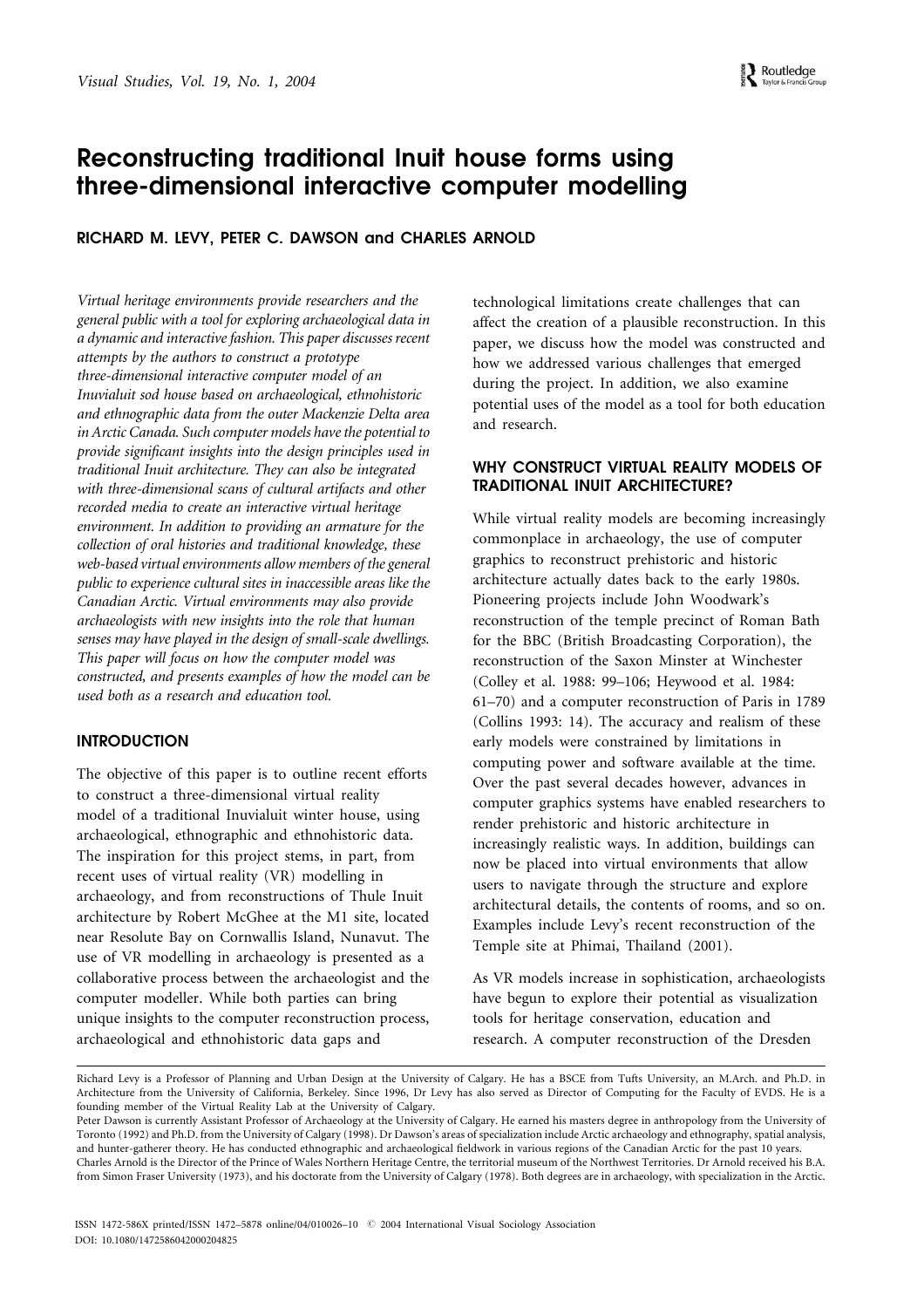Frauenkirche, destroyed by Allied bombing raids in 1945, provides an example of how VR models have been used to aid national heritage projects (Collins 1993). In addition, many online virtual archaeology sources now present educational VR 'tours' of such archaeological sites as Cerén, Copán and Chavin de Huántar. Peterson et al. (1995) have also used VR models to explore how lighting and architecture might affect the organization of activity areas within pithouse dwellings at the Keatley Creek site in British Columbia.

To date, however, most applications of VR modelling in archaeology have tended to focus primarily on the architecture of complex societies rather than small-scale societies such as hunter-gatherers. This is unfortunate because the types of building materials used to construct the dwellings of small-scale societies are often easier to model, and can therefore function as test cases for examining how the arrangement of architectural elements might reflect decision-making in the past. Furthermore, a great deal of ethnographic information on hunter-gatherer dwellings exists throughout the world, which, when combined with archaeological information, can result in a VR model that is a closer approximation of reality than one based on archaeological data alone. The fact that these types of structures can be modelled with a greater level of realism than larger, more complex ones suggests that we might be able to use them to examine human sensory experiences in the archaeological record. This unique approach examines the role played by sight and sound in mediating human–environment relationships. It is based on the premise that different cultural groups through time may have placed greater emphasis on certain senses than others. The acoustic properties of a particular setting, for example, may have been considered more important in determining the location of a site than its visual surroundings. Illustrations of this approach include research into the acoustic properties of underground ossuaries in Neolithic Malta (Devereaux and Jahn 1996) and prehistoric rock art sites in Australia, North America and Europe (Dayton 1992). Elsewhere, viewshed analysis in Geographic Information Systems (GIS) has been used to examine how the placement of Neolithic cultural features is influenced by what is seen as one moves across the undulating landscape of the area (Llobera 1996). Similarly, virtual environments may provide archaeologists with new insights into the role that human senses may have played in the design of smallscale structures. For example, they provide a means of simulating how the placement of natural and artificial

light sources might affect one's perception of the dimensions of the interior space, or how light could be used strategically to draw attention to certain areas/ spaces in a dwelling, while concealing others through shadow. This line of research may provide new insights into how humans use the built environment to manipulate social relationships through sensory perception. The application of such an approach using the Mackenzie Inuit VR house model is discussed later in this paper.

#### CRITICISMS OF VR MODELS IN ARCHAEOLOGY

While VR modelling has great potential in archaeology, it is important to acknowledge recent concerns regarding its usage. One of the major catalysts for VR modelling in archaeology has been the demand for interesting and exciting public presentation. This can dictate the look and content of the virtual experience and result in the addition of features that may be incongruous with the archaeological reconstruction. In such cases, virtual constructs may take on a life of their own, potentially misrepresenting the history and content of a site to future generations (Miller and Richards 1995; Purcell 1996). Archaeological data can also be distorted when models are divorced from their theoretical and methodological contexts (Miller and Richards 1995: 21). For example, how does the archaeologist draw the viewer's attention to the types of data that were used to create the model, and the data gaps that had to be overcome? This problem is of particular significance because the visual images generated by computer modellers are often so convincing and realistic that they convey authority where none might exist. Members of the general public accept the premise that computers make research more accurate and precise. Consequently, VR modelling in archaeology can create the impression that archaeologists know more about the past than they actually do. Though a justifiable concern, reconstruction based on incomplete data has been part of architectural interpretation since the Renaissance. As in the past, drawings and models were important vehicles for considering how the ancients built their monuments. Like the drawings of Roman ruins by Renaissance architects (e.g. Bramante, Serlio, Palladio and Vignola), virtual constructions can be used to kindle similar excitement and interest in archaeology among contemporary audiences. This makes them potentially powerful tools for soliciting public support for the preservation and investigation of archaeological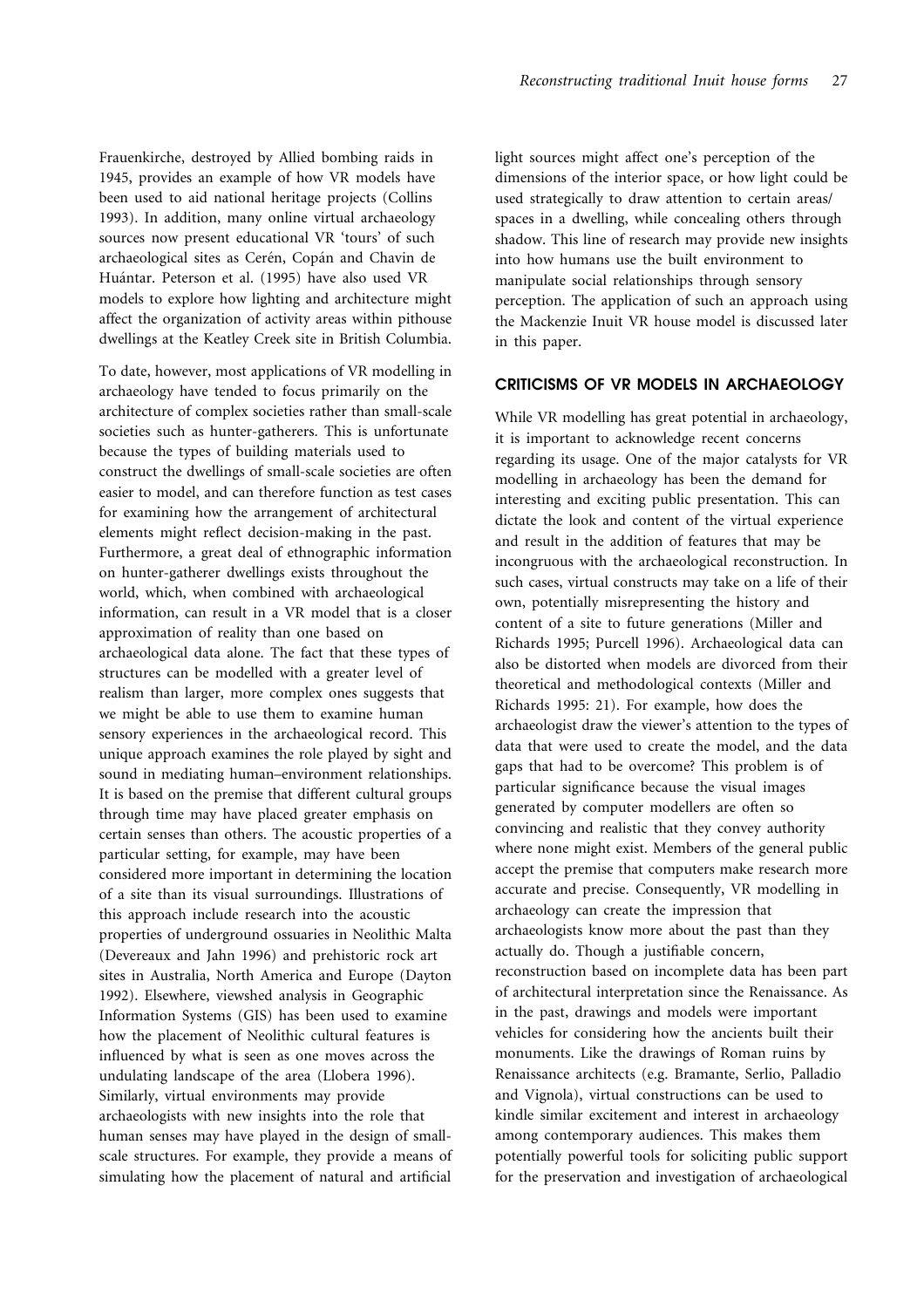sites. Regardless, methods need to be explored for indicating uncertainty, such as the hazy shading of architectural details, or hot linking areas of the model directly to data. By implementing such mechanisms, the line separating realism from conjecture is brought into sharper focus by the archaeologist.

A second concern with VR models is that the ability to display architectural detail is occasionally hindered by the limitations of real-time rendering. In these situations, the use of static images of the model is often preferable. This is less of a concern with small-scale structures, such as the one presented here, as the architectural elements used in their assembly generate a level of detail that is far easier to render than that associated with a contemporary Western European building. While specific aspects of any archaeological feature might be best represented in static images, VR modelling is still essential because it provides the archaeologist with an interactive space for conducting experiments on the possible arrangements of architectural elements. This is particularly difficult using two-dimensional drawings. For example, understanding the construction of a complex joint can be problematic from static images. Having the ability to rotate the object in real-time can add a level of understanding not possible with elevation, plan and section. Thus, false assumptions concerning the reconstruction of the site can be minimized. The combined use of static images and real-time models can result in new hypotheses that guide archaeological fieldwork in ways that would never have been possible otherwise.

## THE CONSTRUCTION OF THE VR MODEL

For the purposes of our project, the igluryuaq or winter house of the Inuvialuit of the Western Canadian Arctic was selected as a VR case study for the use of virtual reconstruction for several reasons. First, the Inuvialuit built their houses out of sod, stone and driftwood, which were abundant materials along river banks and in coastal areas. Consequently, the shapes and textures of these building materials were relatively easy to model using computer graphics. Second, a critical component of all VR reconstruction efforts is availability of data, and a relatively rich database of information on traditional Inuvialuit life exists. Much of these data are derived from archaeological excavations, especially those sponsored by the Prince of Wales Northern Heritage Center and the Northern Oil and Gas Action Program (NOGAP), historic accounts by explorers such as Sir John Franklin, missionaries such as Emile Petitot (Savoie 1970) and various oral history projects (Hart 1994). From this information, it was possible to formulate a detailed idea of how a classic igluryuaq or Mackenzie Inuit winter house would have been constructed.

### THE IGLURYUAQ OR MACKENZIE INUIT WINTER **HOUSE**

Until the early years of the 20th century, the Inuvialuit of the western Canadian Arctic spent the winter at places that were close to beluga hunting areas, or where other food was abundant (Friesen and Arnold 1995). At those locations they built winter dwellings from driftwood, which they covered with blocks of sod and earth for insulation (Arnold and Hart 1991: 199–200). This type of *iglu* is called an *igluryuaq* (plural = igluyuaruit). One entered an igluryuaq through a porch (called a silaliq panga) made of snow blocks, which led into a long tunnel (called a tuqsuuq) (Arnold and Hart 1991: 199–200). Inside the house, at the far end of the tunnel, there was a door (katak). The tunnel was lower than the floor of the dwelling, and because cold air is denser and heavier than warm air, it was 'trapped' inside the tunnel. The igluryuaq often had three rooms or platforms, one at the back and one on either side (Arnold and Hart 1991: 199–200). Each was enclosed on three sides and opened up into a central area. These platforms were raised above the level of the floor so that people could sit and sleep in the higher, warmer air. Oil burning lamps, called qulliq, were usually placed in front of each platform for light, heat and cooking. A window in the roof (called an igalik) provided additional light. The roof also had a vent (called a qingaq) to let out stale air. Archaeological evidence from western Arctic sites like Cache Point, Pond and Kuukpak indicate that small, one-roomed structures were gradually replaced by larger multifamily dwellings through time (Arnold and Hart 1991: 199–200).

### BUILDING A VIRTUAL MODEL: THE SCIENCE AND ART OF COMPUTER VISUALIZATION USING THREE-DIMENSIONAL MODELLING AND VISUALIZATION TOOLS

The case study approach to archaeological modelling can provide insights into the computer reconstruction process. Ideally, computer reconstructions involve an iterative collaboration between the archaeologist and computer modeller. Both bring unique insights and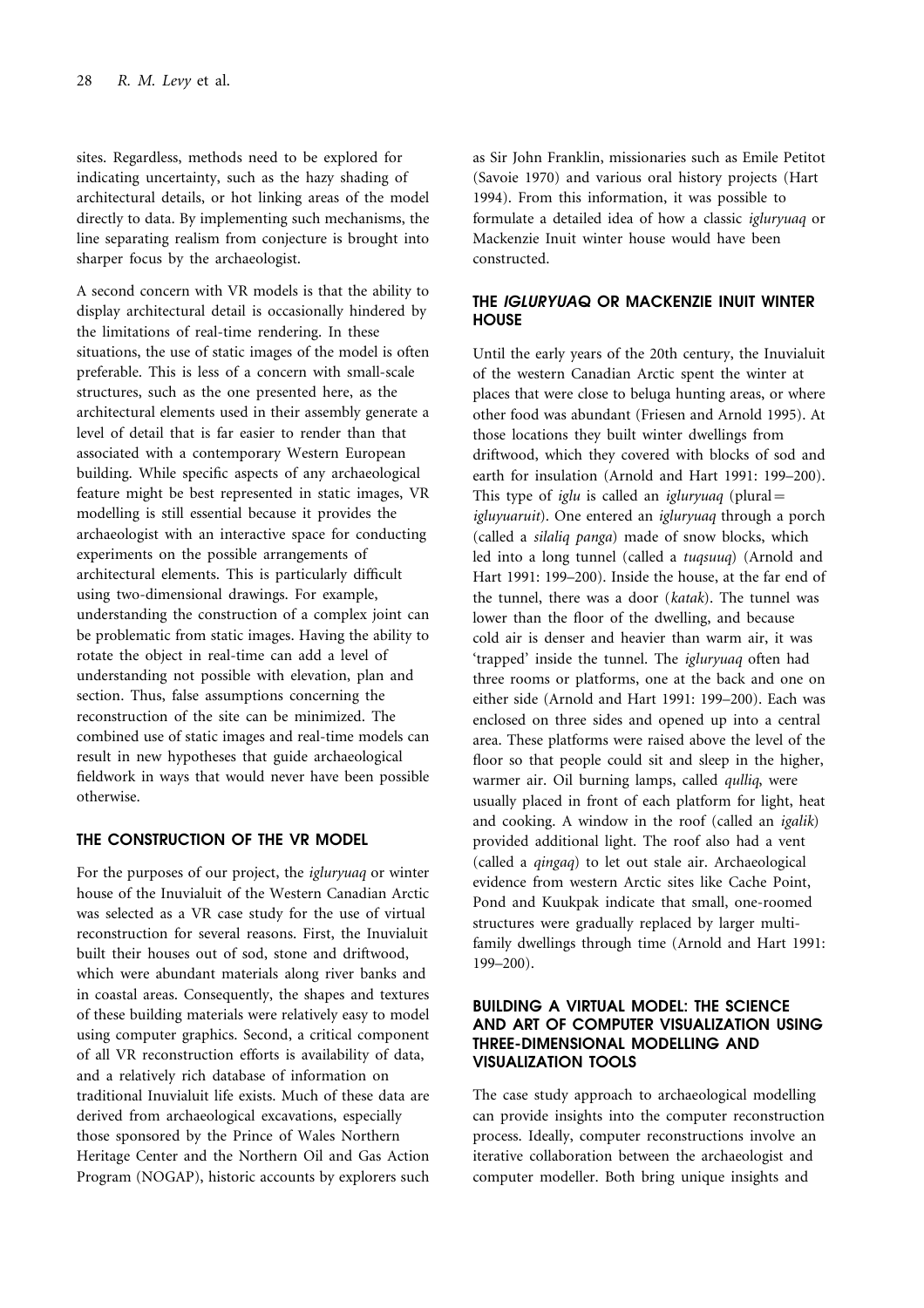understandings from the evidence and technology required in these reconstructions. For the archaeologist, arriving at a plausible solution based on the existing historical and archaeological record is key (Bocchi 1999; Davis 1997; Forte and Alberta 1997; Novistki 1998). For this task, an environment that can test alternative hypotheses is required (Miller and Richards 1995). Each stage in the design process can reveal new inconsistencies and possible solutions for re-constructing architecture of the past. For example, changing the size and proportions of a roof beam can have consequences throughout a structure, resulting in a completely new design construct. For the modeller, this process may include a series of design concepts, each accommodating a different interpretation of the archaeological evidence. An iterative design process that incorporates the archaeologist's knowledge of traditional construction techniques is necessary in order for computer models to help answer questions about the form of simple and complex architecture from the past.

This case study aims to offer guidance to those interested in computer reconstruction and visualization of architecture based on archaeological evidence. Technology should be considered a moving target; what was true a year ago will not be true a year from now. As such, any case study provides a benchmark in the evolution of technology applied to specific problems, in this example, to archaeological reconstruction and computer visualization. Discussion here focuses on the quality of the product that can be produced from computer models and the constraints on model size and detail. This paper also discusses issues in planning an archaeological reconstruction for various audiences and venues. Today, virtual representations of archaeological and historic buildings are of interest to the general public. Museum displays, tour operators, educational websites, video and CD-rom's take full advantage of virtual materials for public education and tourism (Boland and Johnson 1996; Hower and Parmley 1996; Purcell 1996). The Inuit sod house showcases how computer model output can be used for museum and public education programmes and research.

As mentioned previously, building a computer model of a small-scale structure such as an Inuit winter house has certain advantages over the construction of larger, more complex buildings. For example, a small structure can be built as in reality, piece by piece. For modelling larger architectural complexes, form must be reduced to

simple primitives, as dictated by the rendering limitations of today's computer technology. The demand of rendering objects in real-time at 30 frames per second restricts the level of realism that can be achieved in these more complex models. For example, in VR and web environments, a wall is commonly modelled as a single rectangular prismoid rather than as a series of stone blocks. However, these problems are minimized in less complex architectural configurations which can be modelled at the detailed level of individual building elements. The Inuvialuit winter house model therefore fell well within the current limitations of real-time rendering in computer modelling.

#### THE COMPUTER RECONSTRUCTION OF A TRADITIONAL INUIT HOUSE

As part of the initial exploration, a detailed model was built from a plan for the Kuukpak site in the outer Mackenzie Delta area using 3D Studio VIZ, a popular computer application used in architectural modelling (Arnold and Hart 1992: 199–200). Scale drawings of the site provided the basic dimensions and locations of the main structural and architectural features including the major support posts, walls, sleeping platforms and entrance. Published drawings and accounts, including Franklin (1828) and Petitot (Hohn 1981), and various Inuvialuit oral histories (Hart 1994) provided information on possible configurations for the architectural form. From the beginning of the project, it was decided that elements would be unique objects, rather than modelled as a collection of objects. In the reconstruction of the Inuvialuit sod house, the exploration of possible design alternatives resulted in a series of models detailed to the level of individual elements. Then, the completed models created in 3D Studio VIZ were loaded individually into a VR environment (WorldUp, Sense8), allowing the geometric details of assembly to be explored from any angle. To understand the value of this approach, the design history of two reconstruction details are presented: (1) the placement of the pony walls; and (2) the entrance to the structure.

The first version of the model was largely centred on a 1990s' physical reconstruction based on ethnographic data (Figure 1, left). In this reconstruction the side-walls appear distinctly separate from the roof structure over each sleeping platform. A comparison of this first model with historic drawings and photographs posed some interesting contradictions. Rather than a back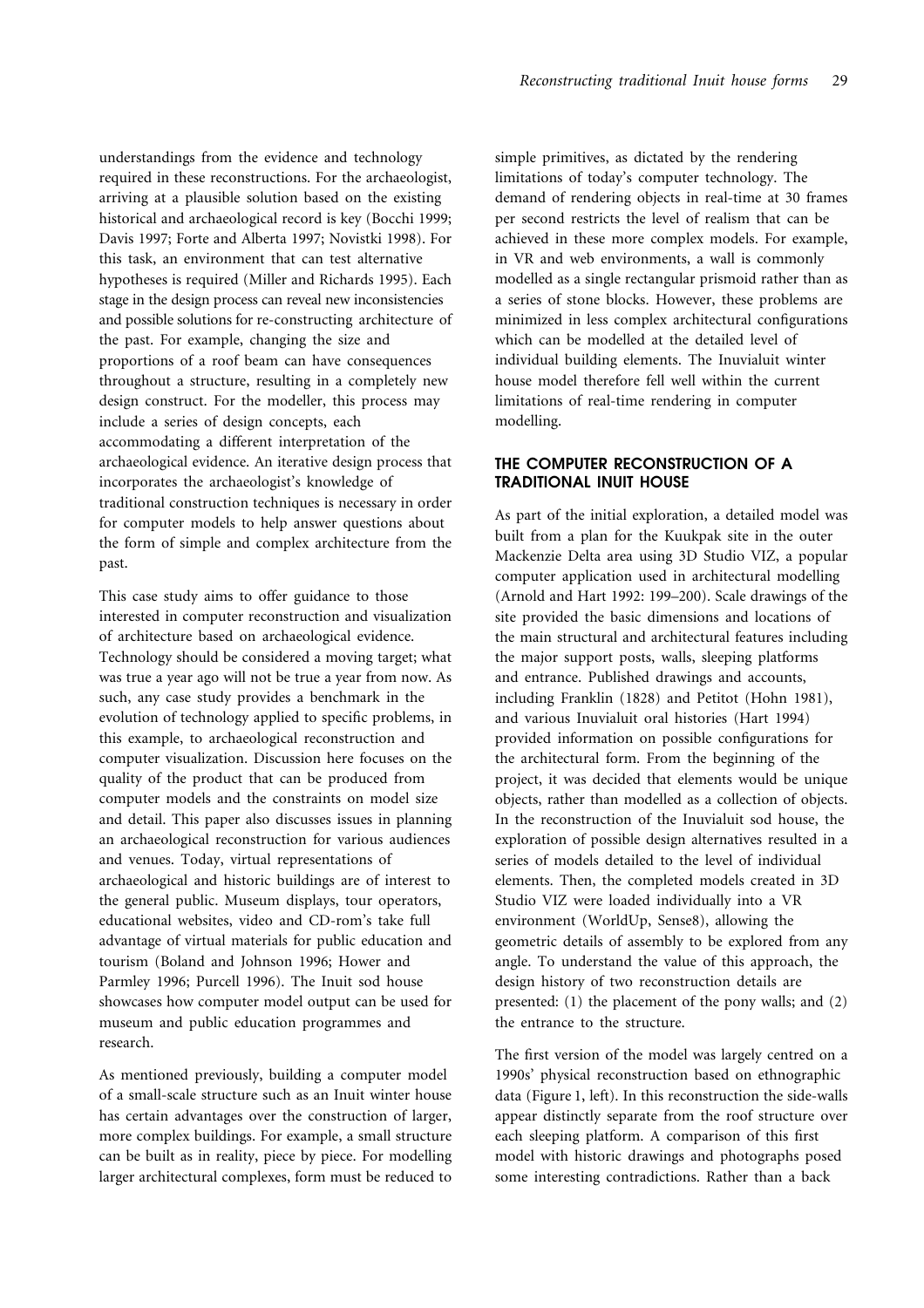

FIGURE 1. Left: first version of the computer reconstruction. Right: final reconstruction.



FIGURE 2. Section, final computer reconstruction: a, main supporting post; b, roof beam; c, pit; d, pony wall; e, log (abutment support); f, lean-to roof.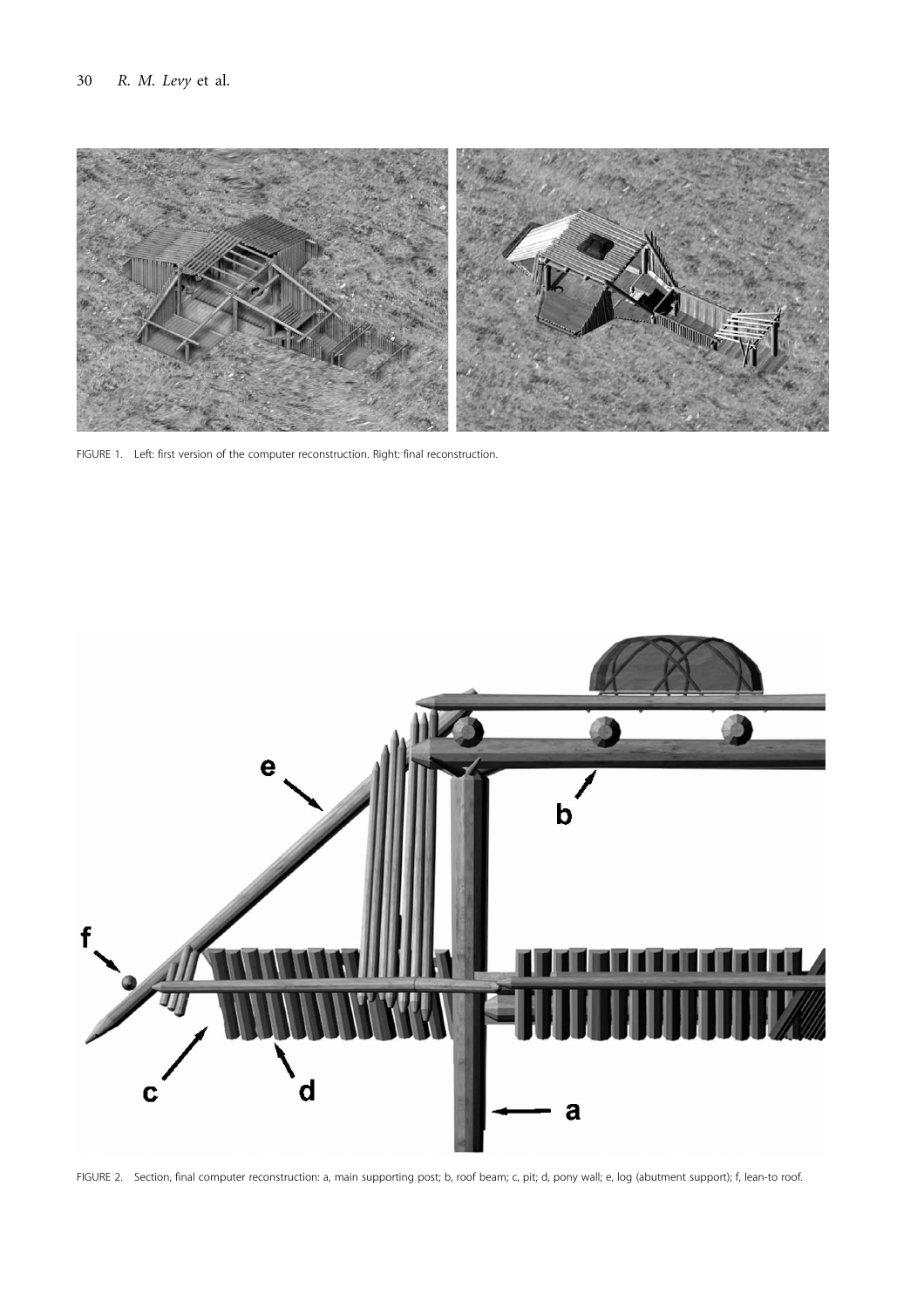

FIGURE 3. Post and beam construction, computer reconstruction.

wall, a short pony wall appears in the account by Franklin (Franklin 1828). In Emile Petitot's drawing (Hohn 1981: 40), wall logs were placed in a fan-like pattern at the rear of the sleeping platform. Also, the existence of a trench at the Pond Site excavation, Cache Point and Kuukpak (Arnold and Hart 1992: 199–200) is suggestive of a lean-to structure over each sleeping platform instead of a framed structure. In the second model (Figure 1, right), the elements of support posts and beams, pony wall and roof worked together, establishing a simple but effective structural system (Figures 2 and 3). In this latter reconstruction, the main structural supports and beams would have formed the major supports for the centre roof of the structure. A series of sloping trenches would have formed the perimeter of the structure. Logs placed close together would form the basis of a pony wall providing support for the roof structure by leaning against the main support beam at ground level (Figure 2). Thus, the pony wall served two purposes. First, it enclosed the perimeter of the interior space for each of the sleeping platforms. Second, because it is buried deep into the ground, a foundation is provided for the roof structure, which provides resistance to possible settlement of the roof from sod and snow loads. A log placed against the roof at the base ensured that the ground point of the roof beams would be stable and immovable (Figure 2). In addition to having greater stability over the first reconstruction model, the pony wall configuration could be constructed without the use of lashing or pegs. In addition, this solution could be built easily without the need for notching or shaping the ends of beams, purlins and roof supports; a more

simplified construction process than required for the alternative model.

The virtual modelling approach also helped to establish a plausible solution to the architectural form of the entrance into the structure (Figure 1, right). The entrance is composed of a porch (a silaliq panga), a long tunnel (tuqsuuq) and a hatch-like structure (katak) that provide an air lock against cold air. In the first attempt at a computer model of the entrance structure, a change in elevation of approximately 3 feet from entrance to the main platform required a sharply sloping ramp into the tuqsuuq. Archaeological data and photographs from the last century revealed that many of the Inuit sod houses were often built into hills or sloping terrain. Experimentation with the computer model revealed that if the sod house was placed into a hill with a modest slope of 7*%*, the entrance structure could be built without a series of steps or ramps (Figure 1, right).

#### CREATING A GRAMMAR

Ultimately, by experimenting with the computer model, a set of architectural rules or a grammar was established that could be useful in the reconstruction of other archaeological sites. These rules are based on a set of assumptions. For example, to simplify the process of building a post and beam structure, logs with root structures are placed in an inverted position in a post hole (Figures 2 and 3). This technique of assembly minimizes the need for intricate joinery technology, while reducing the need for large oversized post holes. A future research project that makes use of such grammar is the creation of a virtual environment that gives users an opportunity to build an Inuit sod house from given elements. With a kit of parts and a set of principles the user will be guided by rules towards their own reconstruction of an actual archaeological site. A simplified structural analysis of the form would then be used to test the success of the design in supporting dead loads on the structure, such as sod and snow (Figure 4).

#### USING THE VIRTUAL MODEL AS A TEACHING AND RESEARCH TOOL

One of the challenges in this project was the need to produce a variety of media useful in both research and teaching. Ultimately, images, QTVR, animations and interactive environments of the Inuvialuit sod house would be needed for web-based instruction. The Prince of Wales Northern Heritage Center and the Inuvialuit Cultural Resource Center are currently developing a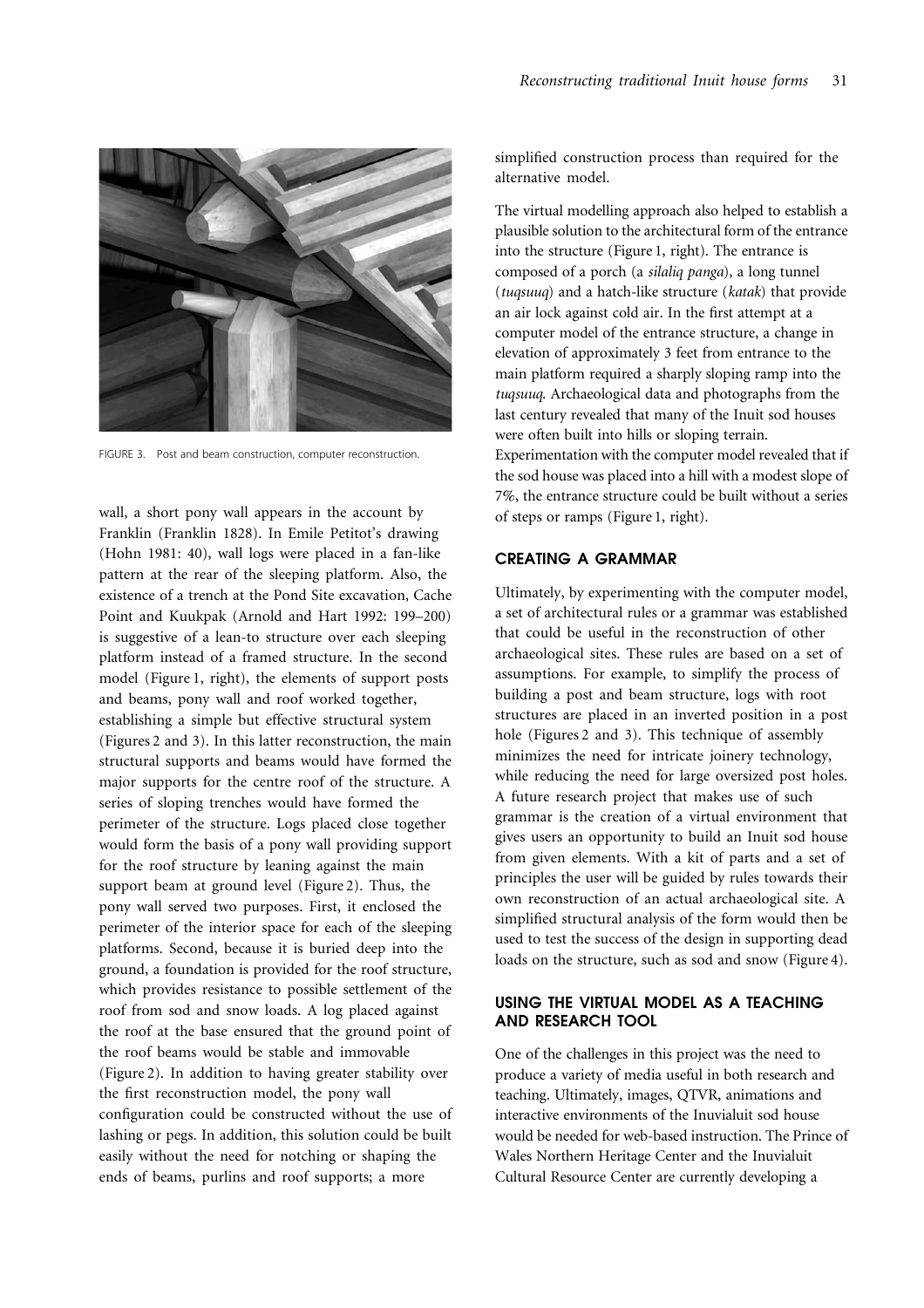

FIGURE 4. Computer reconstruction: frame (left), view with sod (middle), view with snow (right).

web-based learning programme on Inuvialuit culture and history, to be titled Journey with Nuligak. This learning programme forms one of the modules of a larger project called 'Lessons from the Land'. The goal of this project is to make the Prince of Wales Northern Heritage Center's museum and archives collections, as well as related cultural and heritage information from other sources, available to schools and communities throughout the Canadian Arctic. One component of the Journey with Nuligak programme will feature the VR model of the Inuvialuit sod house, or igluryuaq. Using Virtools, a developer's application for creating web-based interactive environments, students will be able to navigate around the exterior and interior of the house where they will view and manipulate virtual copies of actual artifacts recovered from archaeological sites in the Mackenzie Delta region. To create these virtual objects, a three-dimensional laser scanner was used at the University of Calgary to capture surface data that were then transformed into digital versions of the artifacts, accurate to a fraction of a millimetre. Taking this approach to presentation ensures that visitors to the website will experience a plausible reconstruction of what life would have been like in the outer Mackenzie Delta in the past.

Virtools was selected for this project because of its high-quality rendering capability. Virtools with dynamic lighting stencil mapped shadows, fog and texture mapping, can be used to create visually engaging environments. In addition, a 'drop and drag' set of behaviours gives the developers a tool for prototyping VR environments. By interacting with the model, students will learn how sod houses were built, how they were heated and illuminated, and what types of activities occurred within them. This, in turn, may encourage younger Inuvialuit learners to ask elders about traditional dwellings, as well as encourage older learners to do additional research to learn more about traditional forms of dwellings. In building this virtual environment, a simplified version of computer reconstruction was used to permit real-time rendering

on a home computer. A more elaborate version will also be available from an FTP Internet site to teachers and museums for research, instruction and teaching.

## MODELLING SENSORY EXPERIENCES IN VIRTUAL REALITY

Virtual reconstructions also have real value as research tools because they provide new methods for visualizing archaeological data. In archaeology, two-dimensional graphics systems such as GIS have been used extensively as a means of visually representing the relationships between data and interior/exterior surfaces. VR models allow one to explore these relationships within a threedimensional environment, where light paths and architectural attributes such as ceiling heights might affect the location of specific types of activities, as well as mediate other forms of human–environment relationships.

Contemporary architects often strategically distribute light sources within buildings as a means of supporting the behavioural needs of individuals (Manav and Yener 1998; Veitch 2001). Different lighting arrangements can affect such things as task performance, as well as impressions of spaciousness, relaxation, privacy, pleasantness and order (Manav and Yener 1998: 45). Robert Baron (1990) has even suggested that appropriate lighting conditions can contribute to social and psychological well-being by reducing interpersonal conflict and promoting greater willingness to help others. This is known as Affect Theory (Veitch 2001: 126). In one study completed by Manav and Yener (1998), human subjects were asked to rate how different lighting arrangements affected their perception of an interior space. Results indicated that feelings of privacy, relaxation and interior spaciousness were enhanced through the use of wall-washing, in which the walls of the space are illuminated, and uplighting, in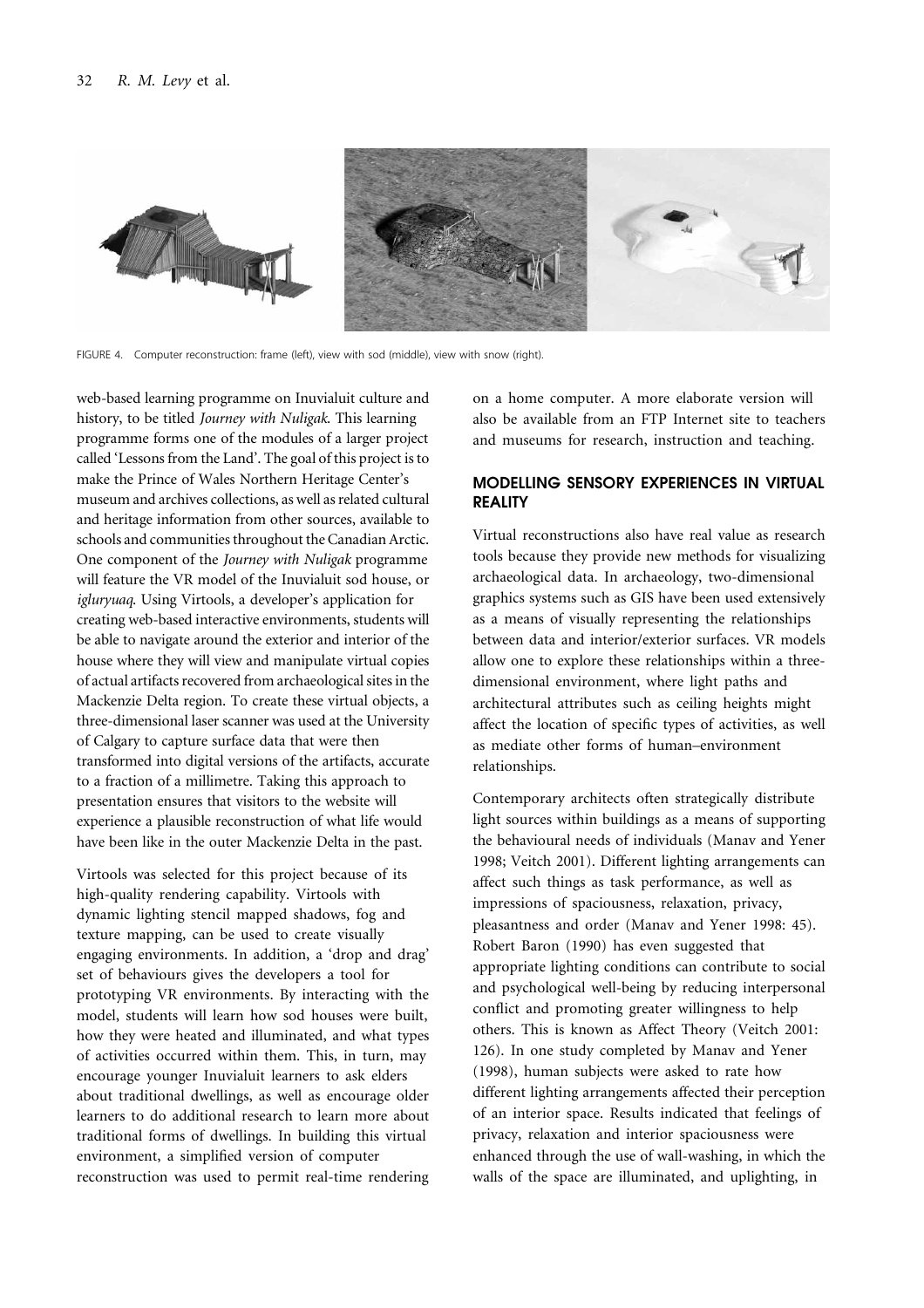

FIGURE 5. Path of the sun on 1 September. Top: 10:00, 11:00, 12:00. Middle: 13:00, 14:00, 15:00. Bottom: 16:00, 17:00. 18:00.



FIGURE 6. Lighting study. Right: single light source bottom centre. Middle: single light source from roof opening. Left: two light sources (lamps located on the left and right of the back sleeping platform).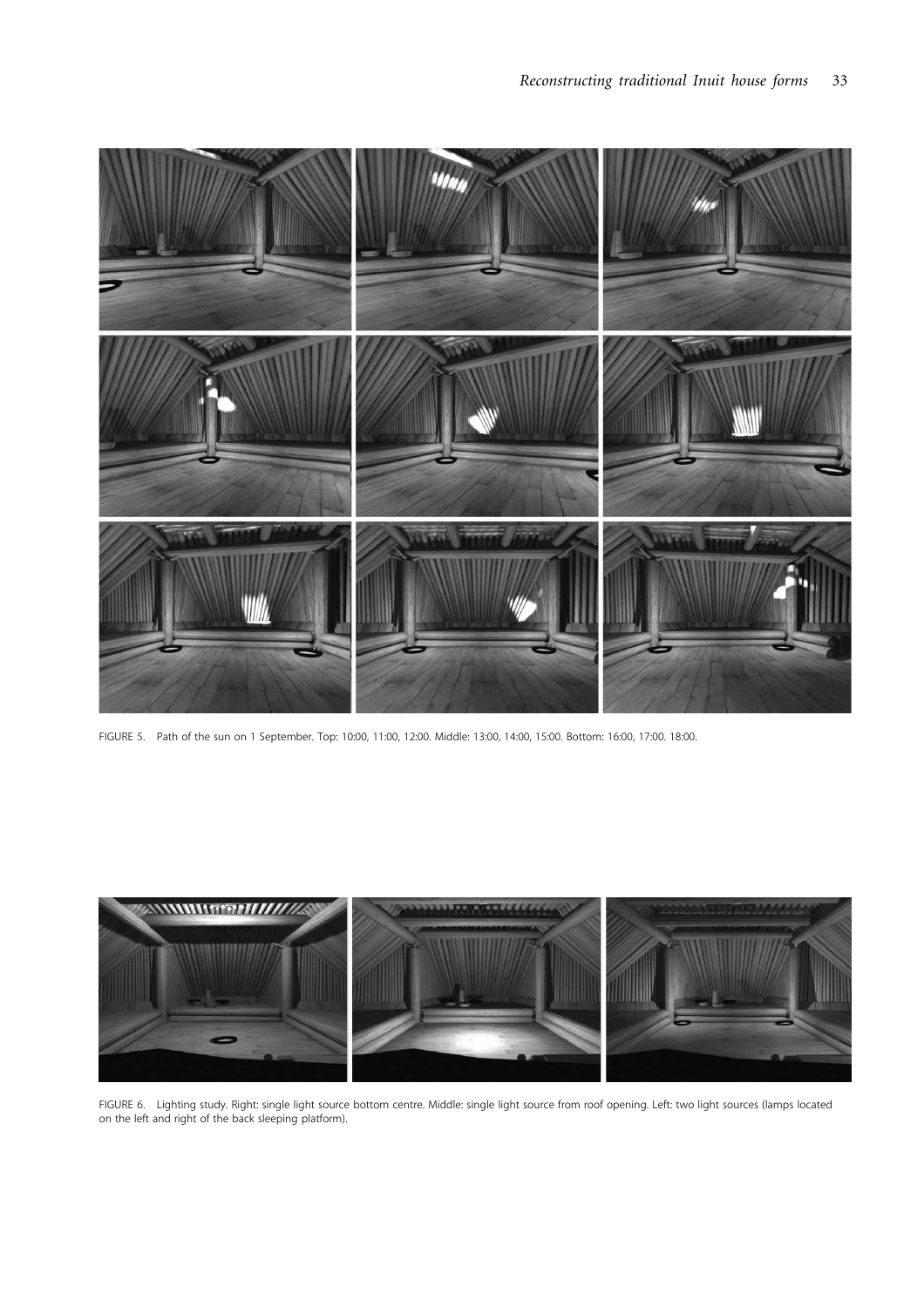which light sources are placed low and in the corners of the interior space (Manav and Yener 1999: 43–47).

The interiors of Inuvialuit winter houses were lit by both natural and artificial light sources (Hohn 1981: 36–37). Daylight was emitted into the dwelling through a small window located in the roof of the structure which would have been capped using a semi-translucent cover made of either ice or oiled membrane (Hohn 1981: 36–37). Artificial light was provided by three oil lamps placed beside the sleeping platforms, and secondarily from an open wood fire located near the entrance tunnel (Hohn 1981: 37). Using 3D Studio VIZ, we were able to simulate the daily movement of light across the walls and floor of the structure to assess the relative importance of natural and artificial light in illuminating the interior. Light paths were modelled for the month of September, the earliest time during which these structures would have been inhabited, for a period from 8:00 a.m. to 6:00 p.m. (Figure 5). After running the simulation, it was apparent that the movement of the light path was entirely restricted to the walls of the dwelling. At no time did the light path move across the floor of the house. Similar modelling of light paths in the Keatley Creek pithouse model has revealed that activities requiring visual acuity such as biface retouching occurred more frequently in areas lit by the midday sun (Peterson et al. 1995: 33). Our simulation suggests that natural light in Inuvialuit sod houses would not have played as critical a role mediating the location of activities requiring visual acuity such as sewing and carving. This would have made the choice and placement of artificial light sources much more critical in these dwellings. While open fires were used inside Inuvialuit houses, they were likely used primarily for cooking and only secondarily as sources of illumination. Instead, it would seem as though sea mammal oil lamps were used principally for this purpose. Rather than suspending these lamps centrally from the roof, or placing them in the middle of the floor, archaeological and ethnohistoric evidence indicates that they were placed adjacent to the outer edges of sleeping platforms, low and off to the side.

When these three lighting arrangements – central suspension, middle of floor, to the side – were simulated using 3D Studio VIZ, results indicated that the lighting pattern used by the Inuvialuit produced illumination characteristics consistent with both wall-washing and uplighting (Figure 6). The positioning of sea mammal oil lamps illuminated the surfaces of walls, platforms and floors in a manner that made the interior space appear larger than did the other two lighting arrangements. These observations match those obtained by Manav and Yener

(1998: 43–47) in which wall-washing and uplighting created the perception among human subjects that spaces were larger, more relaxing, more private and more pleasing to use. While it is important to acknowledge that different cultural backgrounds can affect emotional or aesthetic responses to lighting systems (Manav and Yesner 1999: 43), these results are nevertheless intriguing because they suggest that sea mammal oil lamps may have been consciously and strategically placed to generate these responses. Given that Mackenzie Inuit winter houses were occupied by three families for protracted periods of the year when daylight was minimal, it is interesting to speculate that Inuvialuit would have been conscious of the effect that lighting arrangements might have had in promoting emotional and psychological well-being. We plan to further explore these 'sensual' aspects of Inuit architecture using three-dimensional virtual models in combination with lighting design and rendering software such as Lightscape and 3D Studio VIZ.

#### **CONCLUSIONS**

In conclusion, we have demonstrated that constructing virtual reality models of the structures used by smallscale societies such as Arctic hunter-gatherers can provide a great deal of information that can be used in both research and public archaeology. Access to archaeological, ethnohistoric and ethnographic information provides a rich database of architectural information for the archaeologist and computer modeller to use. Furthermore, the use of raw materials that are easily modelled, coupled with the relatively simple configurations of architectural elements that make up these structures, means that a greater level of realism can be attained through both static images and real-time rendering. These models can serve as valuable visualization tools for both education and research. In particular, the application of virtual environments provides a useful device where both the modeller and the archaeologist can discuss possible design scenarios.

The process of constructing the virtual Inuvialuit winter house reveals a grammar of architectural decision-making that likely reflects attempts to reconcile the spatial requirements of the family with environmental factors that might limit access to building materials such as driftwood. Unlike a set of two-dimensional drawings, the ability to manipulate individual elements in a three-dimensional virtual space provides the researcher with a laboratory for testing possible design scenarios. For example, we were able to assess the relative contributions of natural versus artificial light in illuminating the Mackenzie Inuit winter